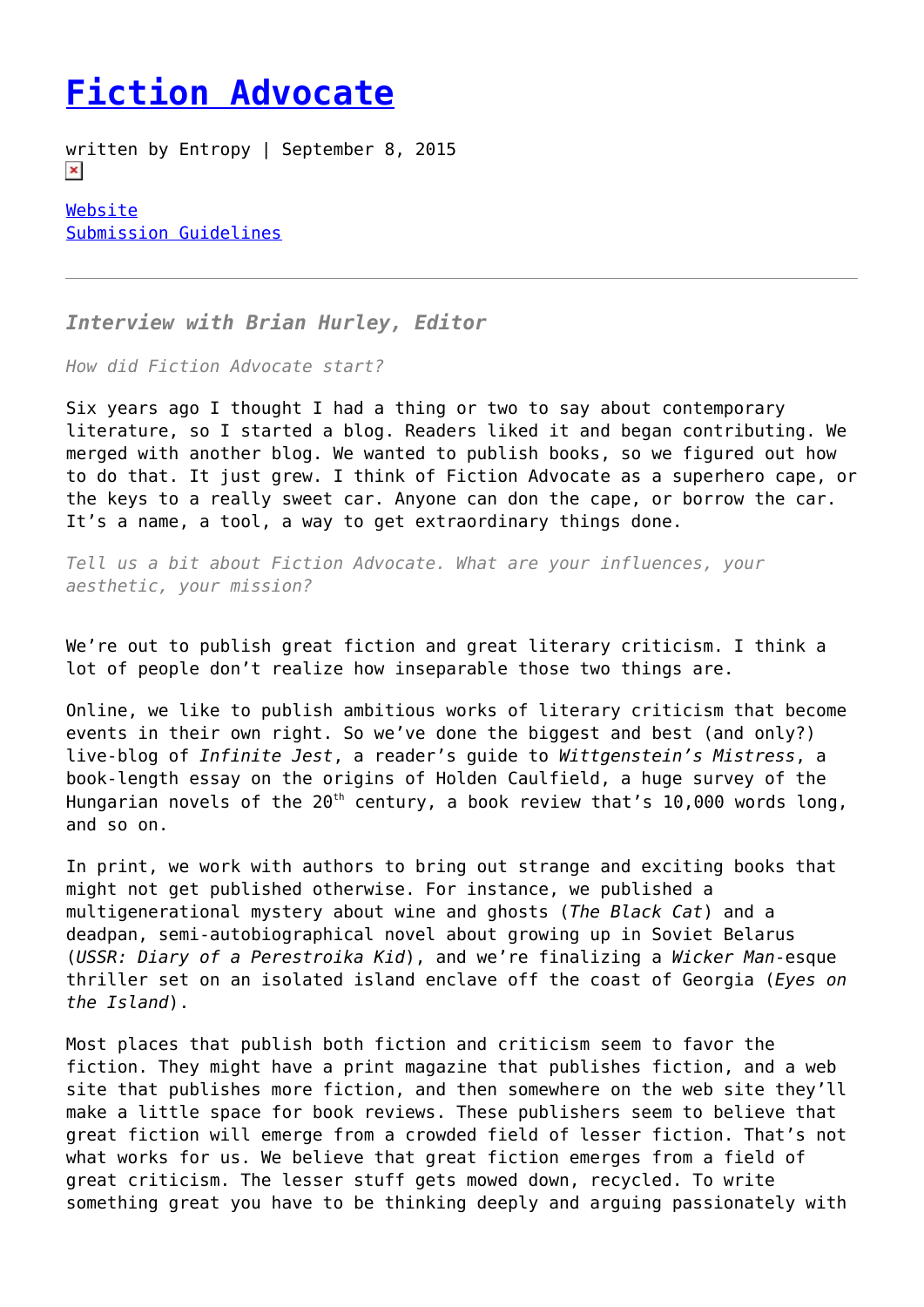## a diverse group of friends.

*Can you give us a preview of what's current and/or forthcoming from your catalog, as well as what you're hoping to publish in the future?*

Coming up we have an anthology of works inspired by Richard Brautigan, which will include fiction, photos, and essays by writers like Aimee Bender, Jesse Ball, and Ben Loory. Also an enormous, 4-volume novel about Greek mythology, 9/11, gay men, and office work. We're planning a series of small books that will approach literary criticism in a new way, inspired by great series like Bloomsbury's 33 1/3. And the web site carries on. We recently launched a new column by Nina Schuyler about "stunning sentences," and a series in which E.B. Bartels interviews women who are titans in the field of non-fiction.

*What about small/independent press publishing is particularly exciting to you right now?*

As smarter people have explained elsewhere, the middle is being squeezed out of the publishing business. So it's a good time to be at the top or the bottom. Everyone on our staff is both a top and a bottom. (Sorry, couldn't resist.) Our masthead includes a book designer from Little, Brown, an editor from Oxford University Press, and a speechwriter from the Obama administration. We bring that top-level know-how to Fiction Advocate, where we get to start from scratch and find our own, new approaches to publishing. We have these little moments where we combine big-time publishing experience with the flexibility and potential of independent publishing, and that's really exciting. Suddenly you feel like the whole room is zooming forward.

*How do you cope? There's been a lot of conversation lately about charging reading fees, printing costs, rising book costs, who should pay for what, etc. Do you have any opinions on this, and would you be willing to share any insights about the numbers at Fiction Advocate?*

I don't know, money is dumb. But it's also, you know, *mathematical*. If you're cautious with it and you do your homework, there's no reason why you should get sandbagged by money issues. Billions of dollars are spent, each year, on reading. You just have to be honest with yourself about the size of your slice of the pie.

Our staff works for free. Our online contributors write for free. Our book authors earn a generous royalty percentage on a small amount of sales, but they all earn some money. We earn a trickle of money from ads on the site, which pays for upkeep. We get by.

As a publisher, you owe it to your authors to manage your money well. Your first priority is to keep the lights on. Your second priority is to put money in your writers' pockets. We may be a small operation, but we keep those priorities straight.